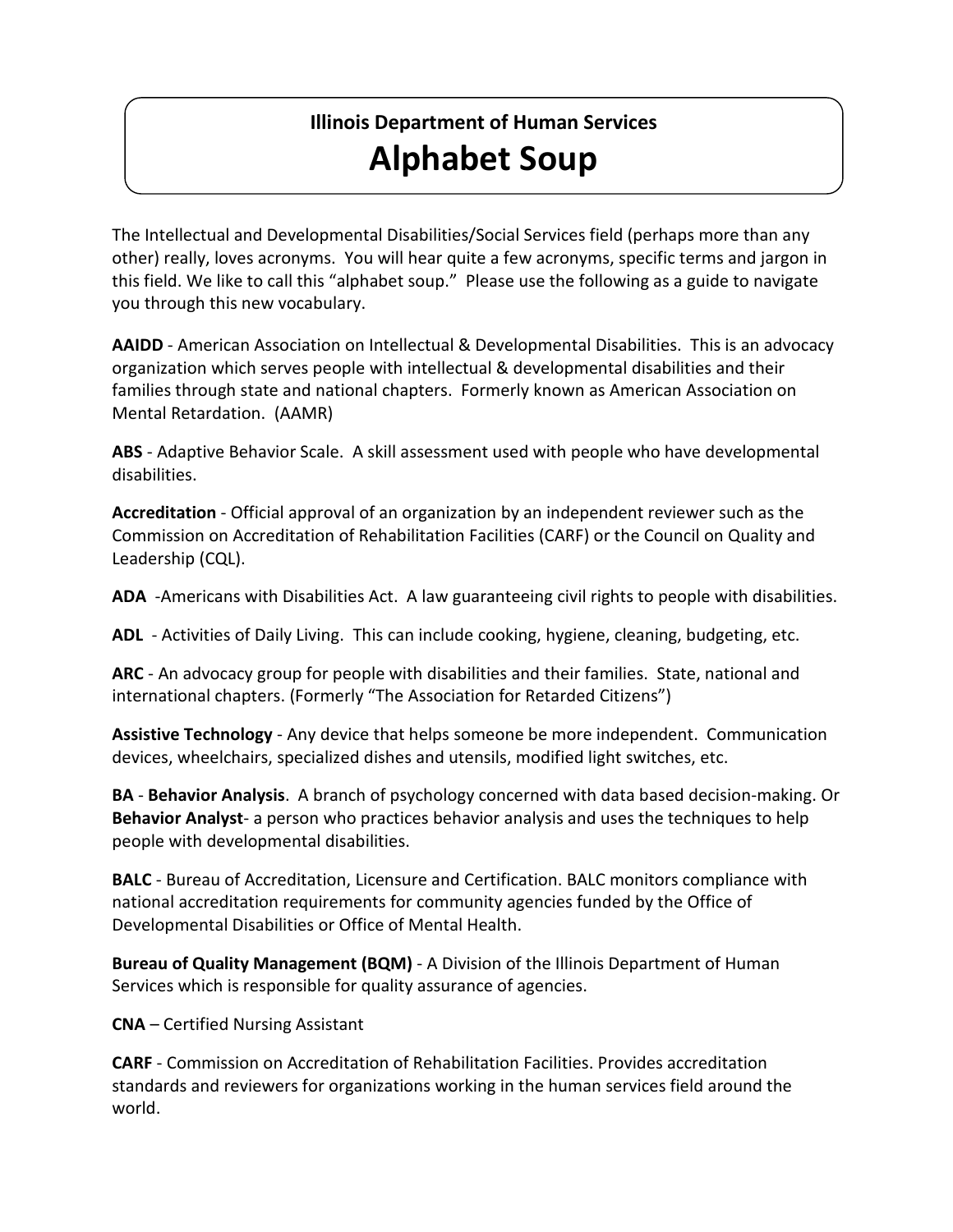**CILA** - Community Integrated Living Arrangements. A residential setting serving 8 or fewer individuals, designed to maximize incidental learning and independence.

**Clinical File/Chart/Record** - A chart or file where information is kept on each person served by the agency.

**CMS** - Center for Medicare and Medicaid Services. A federal funding and monitoring body providing oversight of ICFDD and the State of Illinois Department of Human Services. Formerly known as the Health Care and Finance Administration, CMS conducts occasional audits of social service agencies that receive federal funding. CMS also defines Medicare rules and regulations for DHS, DPH, HFS, CILA, and foster care.

**CP** - Cerebral Palsy. A type of developmental disability affecting muscle structures.

**CQL** - Council on Quality and Leadership, an organization that accredits service providers who offer outstanding quality.

**CPR** - Cardio-pulmonary Resuscitation. A medical technique used to restore breathing. An annual recertification is required for most employees.

**CST** - Community Support Team. This team is made up of concerned persons who support a person receiving services. The team includes the person and 18 Module can also include family or guardian, QDDP, direct support professionals, program director, nurse, etc.

**DCFS** - Illinois Department of Children & Family Services. This entity serves as a funding and monitoring agency for some programs serving children.

**DD** - Developmental Disabilities. A disability that presents at birth or childhood, which is lifelong, and affects learning across several major life areas: capacity for independent living, economic self-sufficiency, mobility, learning, receptive and expressive language, self-care, and self-direction.

**DHS/IDHS** – (Illinois) Department of Human Services: DHS is one of Illinois' largest State agencies created in 1997 to provide Illinois residents with streamlined access to integrated services, especially those who are moving from welfare to work and economic independency, and others who face multiple challenges to self-sufficiency. It administers the Temporary Assistance to Needy Families (TANF) and Supplemental Nutrition Assistance Program (SNAP) programs which provide cash and foodstamp benefits through Link cards. The Division of Developmental Disabilities (DDD) is the office of DHS that regulates services and funding provided to people with disabilities. DHS licenses or certifies other agencies to provide services and conducts survey visits to all programs at least once a year to ensure that those services are being provided. It also ensures proper credentialing and training of direct support staff and QIDPs. A facility or agency regulated by DHS may be funded by it or the Illinois Department of Healthcare and Family Services (HFS), often referred to as "Public Aid" or "DPA," HFS's former name.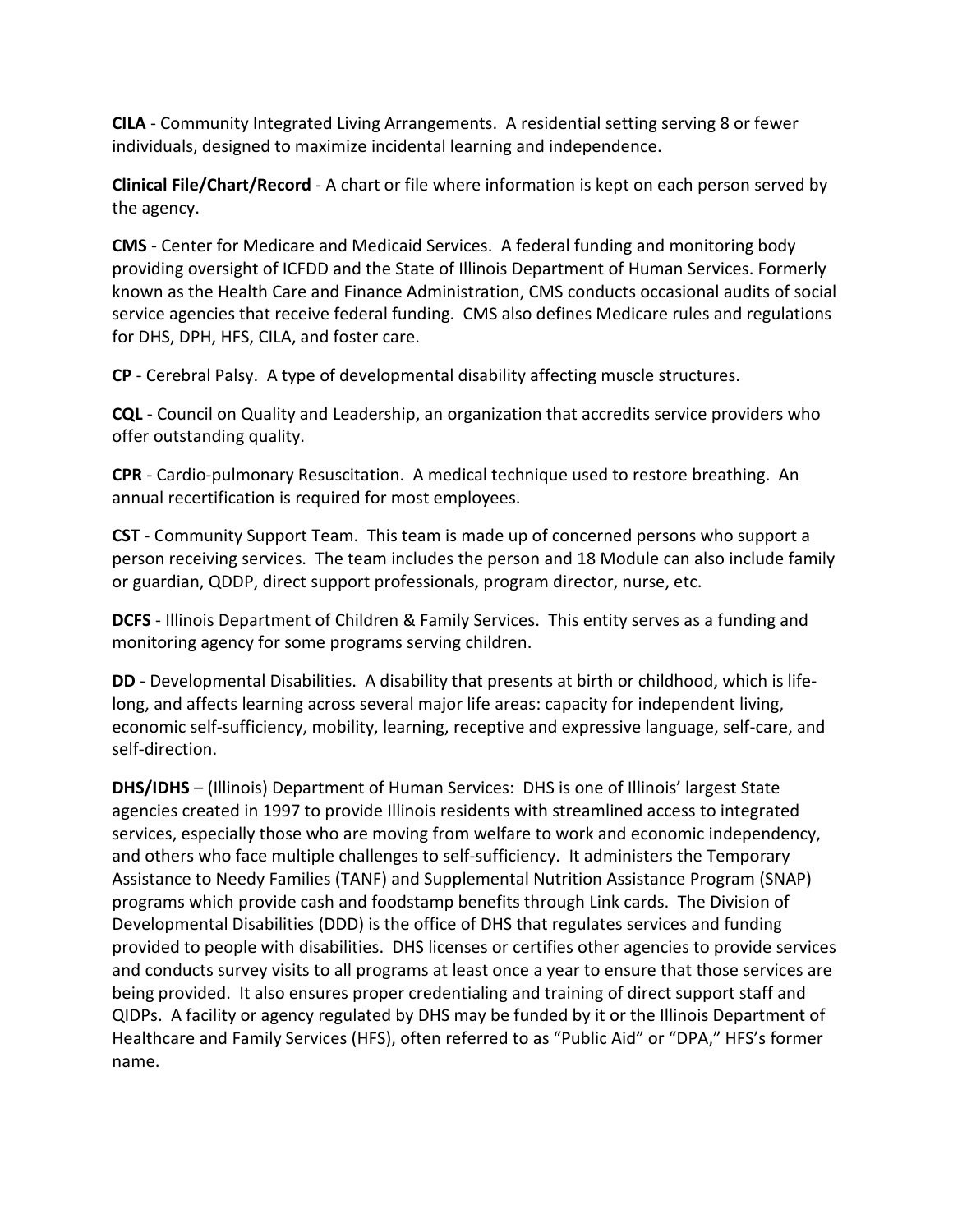**DRS** - Department of Rehabilitation Services. A funding and monitoring agency for some programs and services, particularly Supportive Employment.

**DPA/IDPA** - Illinois Department of Public Aid. This entity is a funding and monitoring agency for many Medicaid programs and services.

**DPH/IDPH** - Illinois Department of Public Health. IDPH regulates and licenses ICFsDD and other health care facilities. It conducts a surprise survey visit at least once a year, and they also investigate allegations of abuse, neglect and exploitation in ICFs. Facilities must be licenses to provide services under IDPH. IDPH also maintains a registry of DSPs, their criminal background status, training programs and IDHS Office of the Inspector General (OIG) substantiated findings of abuse/neglect.

**DSM V** - Diagnostic and Statistical Manual 5th revision. A reference used by mental health professionals to list criteria for the diagnosis of mental illness.

**DSP** -Direct Support Professional. The DHS title for people who work providing daily assistance for people with intellectual and developmental disabilities.

**DT** - Developmental Training. A State of Illinois funding category for certain Adult Services programs.

**EFE** (Sometimes called 'E for E') - Equip for Equality. A "watch dog" organization that monitors human rights issues for persons with developmental disabilities in Illinois.

**GAC and OSG** – Guardianship and Advocacy Commission and Office of State Guardian: The Illinois GAC protects the rights and promotes the welfare of persons with disabilities. Services provided include legal representation, investigating complaints of rights violations and providing state guardianship for Illinois' population with disabilities through OSG.

**Goal** - An outcome that a person would be likely to attain in 3-5 years. This is different than an objective which is more short term and lasts about a year.

**HRC** – Human Rights Committee

**IARF** - Illinois Association of Rehabilitation Facilities. Association of MI and DD providers who meet to share information. State and national chapters.

**ICAP** - Inventory for Client and Agency Planning. This is a tool that evaluates the skill levels of persons with developmental disabilities.

**ICF/DD**- health facilities licensed by IDPH to provide 24-hour-per-day service to people with developmental disabilities.

**ICF<16** -Intermediate Care Facility for 16 or fewer persons.

**ID** - Intellectual Disabilities. A condition that is associated with a below average IQ score and deficits in intellectual functioning, formerly known as "Mental Retardation."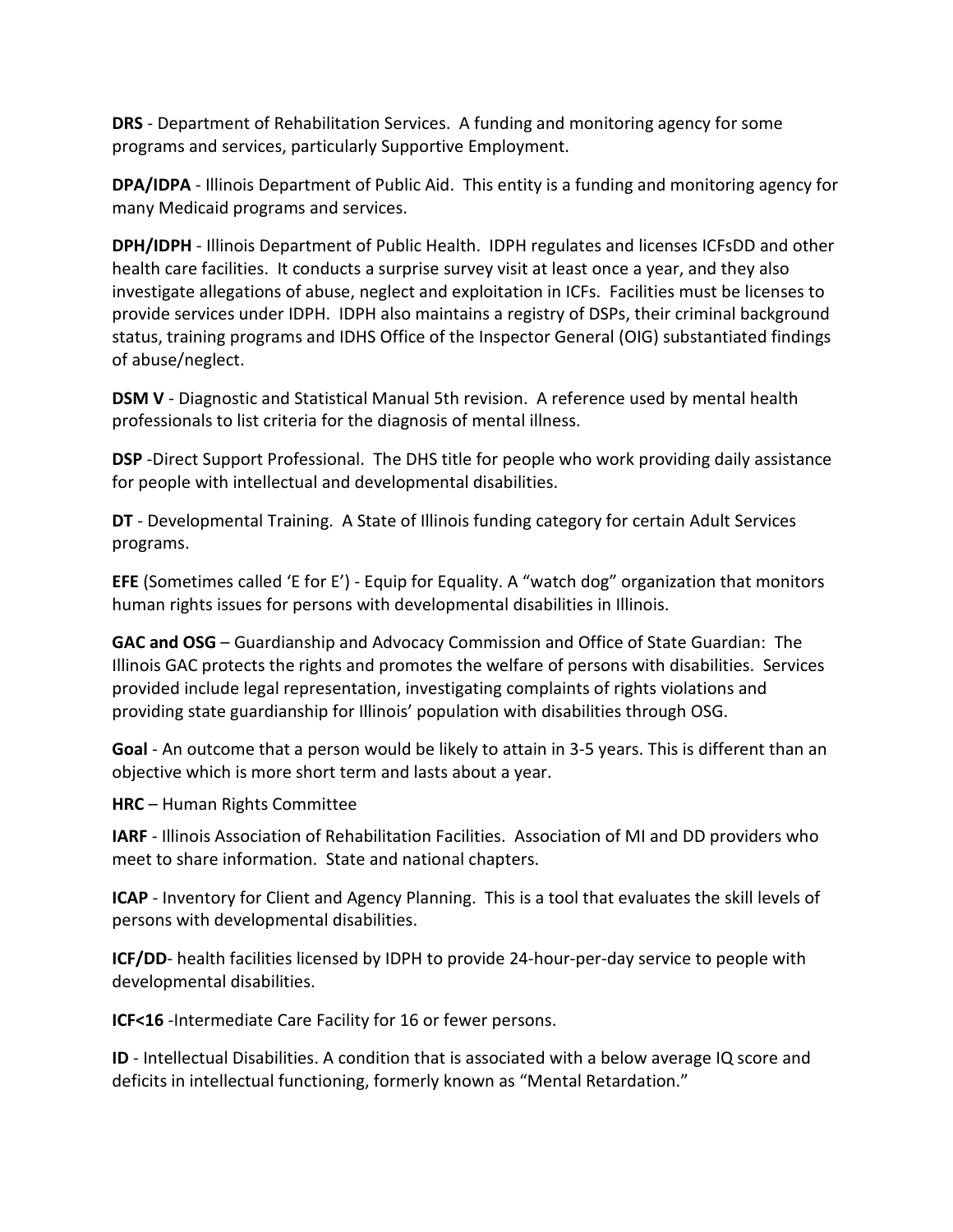**IEP, ISP, ITP** - Individual Educational, Service, or Treatment Plan. Almost everyone who participates in an educational, residential, employment, or day program has either an IEP, ITP, or ISP, which are integrated plans that serve as a "blueprint" for services. A person's plan outlines what staff will do with or for the person, how often it will occur, and describes how progress will be determined.

**ISBE** - Illinois State Board of Education. Regulatory agency for funding and monitoring of Illinois elementary and secondary schools.

**ISC** – Independent Service Coordination. The role of the ISC agency is to ensure compliance with applicable Federal and State laws, arrange for and conduct assessments, make necessary determinations regarding for services, educate individuals and families, and make referrals and provide linkage to appropriate and needed services.

The duties of the ISC fall into two main areas of support: Screening and Case Management. First of all, the ISC agency is responsible for screening and assessing individuals who are located in the geographic area assigned to them by IDHS. The ISC agents assist people with disabilities and their families in receiving funding and deciding on services. Once funding is received, clients have an ISC agent, who is an independent case manager for all services received by that client.

These services were formerly referred to as **Pre Admission Screening (PAS)** and **Individual Support, Service and Advocacy (ISSA).**

**Job Coach** - An employee who supports a person with a disability to learn job skills at a job site in the community.

**Link Cards** - A debit-type card for cash and SNAP (foodstamp) benefits issued by the State of Illinois to enable eligible people purchase qualifying goods, services, food, and pay living expenses the Link card can only be used by the person (payee) to whom it is issued and requires the entry of a personal identification number (PIN) .

**LPN** - Licensed Professional or Practical Nurse.

**MAR** - Medication Administration Record. Form used to record medication taken each day.

**Medicaid** – Okay, this is not an acronym, but it is still very important to know. Medicaid is a form of government-provided and funded health insurance. Medicaid is more comprehensive than just funding visits to the doctor however; care can include acute health care, respite services, rehabilitation therapies, assistive technology devices and other community based services and supports.

Medicaid is available only to certain low-income individuals and families who fit into an eligibility group that is recognized by federal and state law. In Illinois, some clients and their families are also asked to pay a small part of the cost (co-payment) for some medical services. This is called a "spend down." Medicaid is a state administered program and each state sets its own guidelines regarding eligibility and services. In Illinois, Medicaid is administered by HFS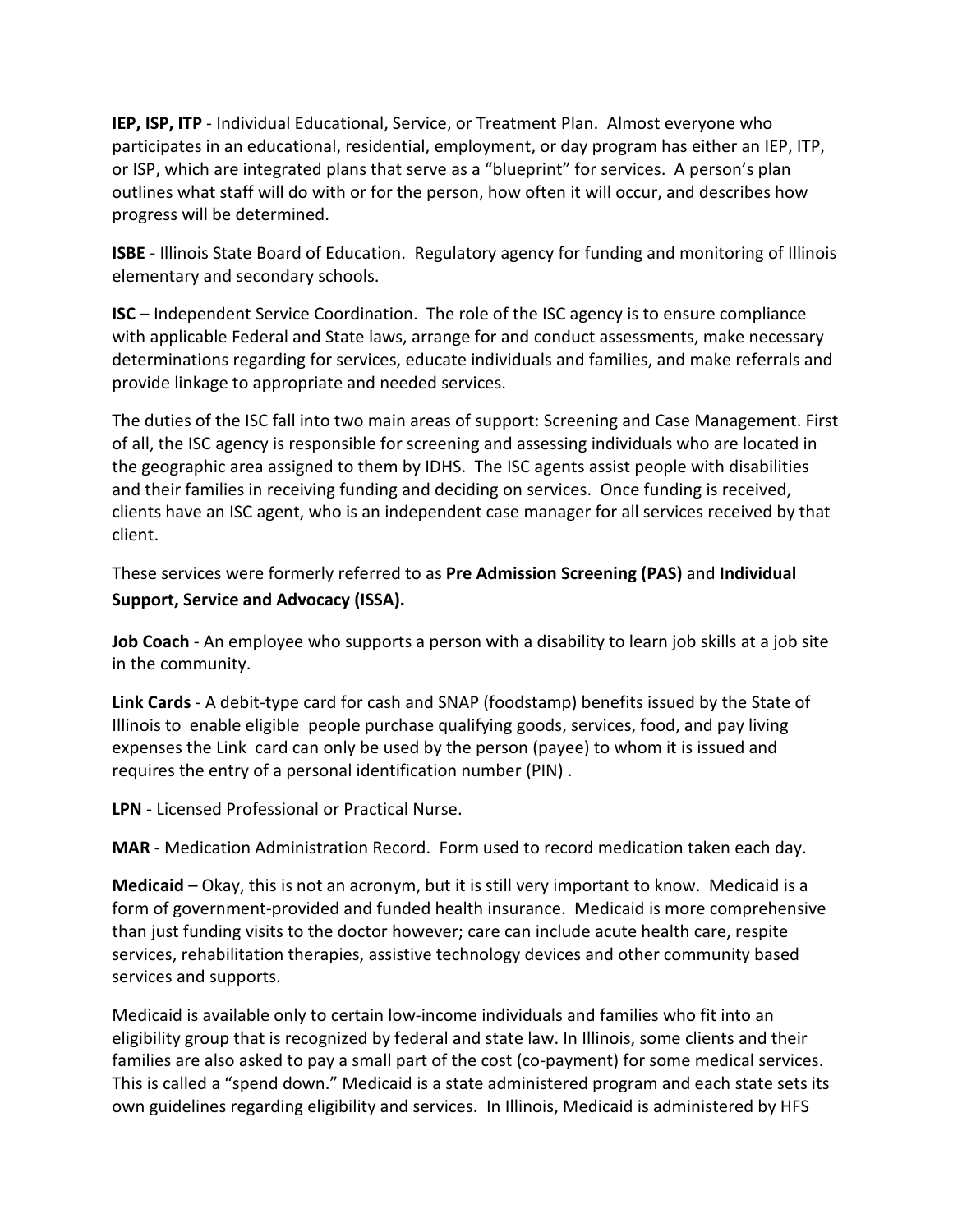(formerly "Public Aid"). For all clients who are eligible for Medicaid, it is important to always have a current copy of their Medicaid cards in our files.

**Medicare** – Medicare is a Federal government program that pays for, among other things, longterm care for the elderly and for the disabled who have received SSDI (see below) for two years.

**Medicaid Waiver**- This program allows federal dollars to be used byn states to run programs that were not originally covered under Medicaid

**MHP** - Mental Health Professional. A direct support staff with a minimum of 5 years of experience in the Mental Health field or a 4 year degree in Human Services.

**MI** - Mental Illness.

**MR** - Mental Retardation. A type of developmental disability. This term has largely been replaced with Intellectual Disability, a term preferred by advocates and required to be used by Illinois state agencies.

**Objective** - A short term learning goal meant to be achieved in a one year period.

**OIG** – Office of Inspector General: OIG assists agencies and facilitates in prevention efforts by investigation all reports of abuse, neglect and mistreatment in a timely manner, to foster humane, competent, respectful and caring treatment of persons with mental and developmental disabilities. OIG can be considered the "investigative arm" that looks into allegations of abuse, neglect and exploitation in CILA, DT, ES, and In-home CILA. The Illinois Department of Public Health (IDPH) investigates allegations of abuse, neglect and mistreatment in ICF environments, but the agency overall utilizes OIG's Rule 50 reporting guidelines and standards.

**On-the-job (OJT) training** - Refers to training which occurs on the job site.

**OSG, OPG** - Office of State Guardian or Office of Public Guardian. Entities which serve as public guardian for some people we support.

**PAS Agency and ISSA Agent-** See **ISC** (Independent Service Coordination)

**Personal Outcomes** - Goals, dreams, and plans that people have for themselves.

**PICA** - A diagnosis that describes people who have an obsession with putting things in their mouths which others, without this disability, would not. Cigarette butts are an example.

**POS** - Physician's Orders Sheet. A list of current medications and treatments for a person receiving residential services.

**PSW**- Personal Support Worker

**QDDP/QIDP -** Qualified Developmental Disability Professional/ Qualified Intellectual Disabilities Professional. These persons have responsibility for services and support for persons with developmental disabilities. Also known as a case manager.

**Respite** - A program which offers support to families of persons with disabilities.